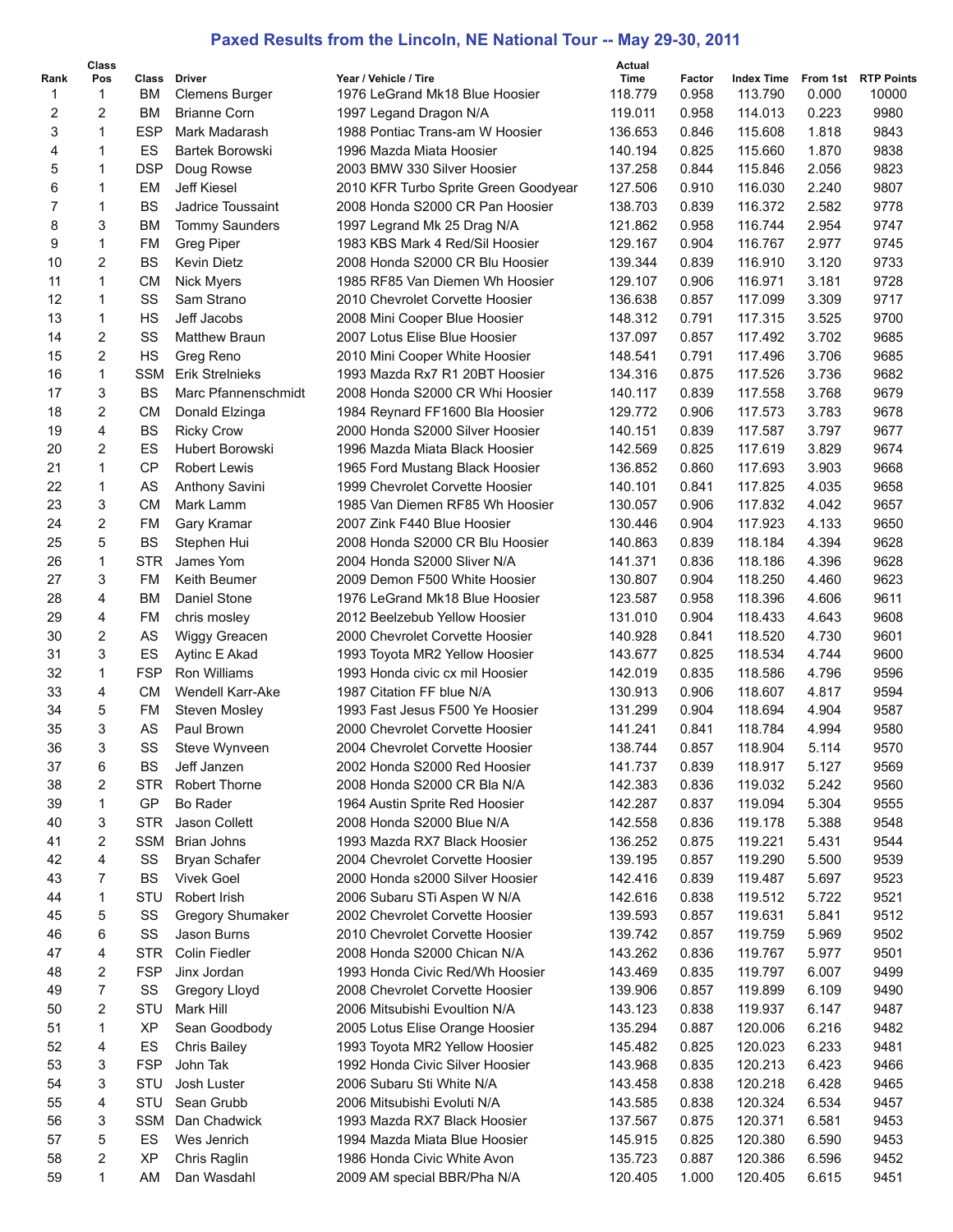| 60  | 2              | <b>CP</b>   | <b>Heyward Wagner</b>    | 1965 Ford Mustang Black Hoosier      | 140.050 | 0.860 | 120.443 | 6.653 | 9448 |
|-----|----------------|-------------|--------------------------|--------------------------------------|---------|-------|---------|-------|------|
| 61  | 2              | <b>ESP</b>  | Mark Walker              | 2002 Chevrolet Camaro Z Hoosier      | 142.395 | 0.846 | 120.466 | 6.676 | 9446 |
| 62  | 2              | GP          | Jeff Dodds               | 1968 Austin Healey Spri Hoosier      | 144.000 | 0.837 | 120.528 | 6.738 | 9441 |
| 63  | 6              | FM          | Glen Barnhouse           | 2009 Demon F500 Hoosier              | 133.379 | 0.904 | 120.575 | 6.785 | 9437 |
| 64  | 8              | SS          | David Green              | 2003 Chevrolet Corvette Hoosier      | 140.700 | 0.857 | 120.580 | 6.790 | 9437 |
| 65  | 5              | <b>STR</b>  | Darrin DiSimo            | 1999 Mazda Miata White Toyo          | 144.250 | 0.836 | 120.593 | 6.803 | 9436 |
| 66  | 6              | <b>STR</b>  | Geoff Walker             | 2008 Honda S2000 Blue N/A            | 144.319 | 0.836 | 120.651 | 6.861 | 9431 |
| 67  | 1              | F125        | Jared Langenfeld         | 2002 Top Kart Blue N/A               | 126.761 | 0.952 | 120.676 | 6.886 | 9429 |
| 68  | 2              | F125        | Shawn Hill               | 2002 Top Kart Blue N/A               | 126.802 | 0.952 | 120.716 | 6.926 | 9426 |
| 69  | $\overline{7}$ | <b>STR</b>  | <b>Andrew Pallotta</b>   | 2006 Mazda MX5 Red N/A               | 144.411 | 0.836 | 120.728 | 6.938 | 9425 |
| 70  | 8              | <b>BS</b>   | <b>Kerry Falk</b>        | 2002 Honda S2000 Red                 | 143.961 | 0.839 | 120.783 | 6.993 | 9421 |
| 71  | 3              | HS          | <b>Todd Freeman</b>      | 2006 Mini Cooper White/ Hoosier      | 152.736 | 0.791 | 120.814 | 7.024 | 9419 |
| 72  | 9              | <b>BS</b>   | <b>Todd Cochran</b>      | 2004 Honda S2000 Silver Hoosier      | 144.119 | 0.839 | 120.916 | 7.126 | 9411 |
| 73  | 1              | CS          | <b>Chris Fenter</b>      | 2007 Mazda MX-5 Red Hoosier          | 145.175 | 0.833 | 120.931 | 7.141 | 9409 |
| 74  | 9              | SS          | <b>Frank Wietharn</b>    | 2007 Chevrolet Corvette Hoosier      | 141.219 | 0.857 | 121.025 | 7.235 | 9402 |
| 75  | 2              | EM          | <b>Mark Kiesel</b>       | 2010 KFR Turbo Sprite Green Goodyear | 133.017 | 0.910 | 121.045 | 7.255 | 9401 |
| 76  | 1              | STSL        | Kim Whitener             | 1988 Honda CRX Blue Toyo             | 147.164 | 0.823 | 121.116 | 7.326 | 9395 |
| 77  | 10             | SS          | Ryan Etheridge           | 2003 Chevrolet Corvette N/A          | 141.401 | 0.857 | 121.181 | 7.391 | 9390 |
| 78  | 8              | <b>STR</b>  | Chris Harvey             | 2010 Mazda MX5 Red Hankook           | 144.986 | 0.836 | 121.208 | 7.418 | 9388 |
| 79  | 5              | STU         | Tim Herron               | 2005 Subaru 4 x 4 N/A                | 144.695 | 0.838 | 121.254 | 7.464 | 9384 |
|     |                |             |                          |                                      |         |       |         |       |      |
| 80  | 9              | <b>STR</b>  | Dan Pedroza              | 2007 Mazda MX5 White N/A             | 145.206 | 0.836 | 121.392 | 7.602 | 9374 |
| 81  | 3              | <b>CP</b>   | Mike Ucker               | 1986 Ford Mustang Red N/A            | 141.373 | 0.860 | 121.581 | 7.791 | 9359 |
| 82  | 10             | <b>BS</b>   | <b>Charles Kim</b>       | 2008 Honda S2000 CR Blk N/A          | 144.928 | 0.839 | 121.595 | 7.805 | 9358 |
| 83  | 1              | <b>SSML</b> | Tara Johns               | 1993 Mazda RX7 Black Hoosier         | 138.984 | 0.875 | 121.611 | 7.821 | 9357 |
| 84  | 10             | <b>STR</b>  | Nelson Ireson            | 2006 Mazda MX-5 Black Toyo           | 145.571 | 0.836 | 121.697 | 7.907 | 9350 |
| 85  | 11             | <b>STR</b>  | <b>Michael Carpenter</b> | 2005 Honda s2200 Suzuka N/A          | 145.587 | 0.836 | 121.711 | 7.921 | 9349 |
| 86  | $\overline{7}$ | <b>FM</b>   | <b>Phillip Penner</b>    | 2007 Zink F440 Blue Hoosier          | 134.674 | 0.904 | 121.745 | 7.955 | 9347 |
| 87  | 2              | CS          | <b>Steven Pounds</b>     | 2009 Nissan 370Z Blue Hoosier        | 146.158 | 0.833 | 121.750 | 7.960 | 9346 |
| 88  | 3              | <b>ESP</b>  | Dave Heinrich            | 1999 Chevrolet Camaro Z28 Hoosier    | 143.972 | 0.846 | 121.800 | 8.010 | 9342 |
| 89  | 4              | <b>ESP</b>  | Jason Kolk               | 1999 Chevrolet Camaro Z28 Hoosier    | 143.973 | 0.846 | 121.801 | 8.011 | 9342 |
| 90  | 5              | <b>ESP</b>  | Robert (Bob) Anderso     | 1998 Chevrolet Camaro B Hoosier      | 144.008 | 0.846 | 121.831 | 8.041 | 9340 |
| 91  | 12             | <b>STR</b>  | <b>Tyler Kvetko</b>      | 2006 Mazda Miata Black Toyo          | 145.762 | 0.836 | 121.857 | 8.067 | 9338 |
| 92  | 1              | <b>STS</b>  | lan Baker                | 1988 Honda CRX Si Silver Toyo        | 148.073 | 0.823 | 121.864 | 8.074 | 9337 |
| 93  | 3              | EM          | Robert G. Tunnell        | 1956 Jeep YC-J Yellow N/A            | 133.955 | 0.910 | 121.899 | 8.109 | 9335 |
| 94  | 13             | <b>STR</b>  | David Marcus             | 1999 Mazda Miata White Toyo          | 145.887 | 0.836 | 121.962 | 8.172 | 9330 |
| 95  | $\overline{2}$ |             | STSL Hilary Anderson     | 1989 Honda CRX Si black Toyo         | 148.230 | 0.823 | 121.993 | 8.203 | 9328 |
| 96  | 14             |             | STR Jason Minehart       | 2007 Mazda MX-5 White N/A            | 145.955 | 0.836 | 122.018 | 8.228 | 9326 |
| 97  | $\mathbf{1}$   |             | DS Mark Smith            | 2008 Audi TT Silver Hoosier          | 149.366 | 0.817 | 122.032 | 8.242 | 9325 |
| 98  | 3              |             | STSL Laura Harbour       | 1991 Mazda Miata Red Toyo            | 148.339 | 0.823 | 122.083 | 8.293 | 9321 |
| 99  | 4              | AS          | Mark Valera              | 1999 Chevrolet Corvette              | 145.165 | 0.841 | 122.084 | 8.294 | 9321 |
| 100 | 3              | GP          | <b>Bill Cutrer</b>       | 1979 Fiat X1/9 Plum Hoosier          | 145.863 | 0.837 | 122.087 | 8.297 | 9320 |
| 101 | 1              | <b>HSL</b>  | Barbara LeRoy-Boehme     | 2008 Mini Cooper Blu                 | 154.371 | 0.791 | 122.107 | 8.317 | 9319 |
| 102 | 4              | <b>FSP</b>  | Jamie Leben              | 1981 Volkswagen Scirocco Hoosier     | 146.247 | 0.835 | 122.116 | 8.326 | 9318 |
| 103 | 6              | STU         | Patrick Lipsinic         | 2006 Subaru WRX STI Blu Kumho        | 145.837 | 0.838 | 122.211 | 8.421 | 9311 |
| 104 | 4              | STSL        | Katelyn Johnson          | 1988 Honda CRX Toyo                  | 148.557 | 0.823 | 122.262 | 8.472 | 9307 |
| 105 | 6              | <b>ESP</b>  | Justin Eckles            | 1998 Ford Mustang Cobra Kumho        | 144.521 | 0.846 | 122.265 | 8.475 | 9307 |
| 106 | 15             | <b>STR</b>  | John Rogers              | 2010 Mazda MX-5 Red Hankook          | 146.301 | 0.836 | 122.308 | 8.518 | 9304 |
| 107 | 2              | <b>STS</b>  | Tom OGorman              | 1989 Honda CRX Black Toyo            | 148.623 | 0.823 | 122.317 | 8.527 | 9303 |
| 108 | 3              | <b>STS</b>  | John Hunter              | 1988 Honda CRX Si Red Toyo           | 148.647 | 0.823 | 122.336 | 8.546 | 9301 |
| 109 | 7              | <b>ESP</b>  | Eric Thompson            | 1998 Chevrolet Camaro O Hoosier      | 144.625 | 0.846 | 122.353 | 8.563 | 9300 |
| 110 | 1              | <b>ST</b>   | Jason Frank              | 1989 Honda Civic Black Toyo          | 149.345 | 0.820 | 122.463 | 8.673 | 9292 |
| 111 | 7              | STU         | Kevin Murphy             | 2006 Mitsubishi Evolution N/A        | 146.141 | 0.838 | 122.466 | 8.676 | 9292 |
| 112 | 3              | CS          | Daniel McCelvey          | 2009 Nissan 370Z Blue Hoosier        | 147.030 | 0.833 | 122.476 | 8.686 | 9291 |
| 113 | 1              | DM          | Jeff Cashmore            | 2002 Sprinto YC-3 Yello N/A          | 135.410 | 0.905 | 122.546 | 8.756 | 9285 |
| 114 | 16             | <b>STR</b>  | Stan Whitney             | 2006 Mazda MX5 Blue Toyo             | 146.602 | 0.836 | 122.559 | 8.769 | 9285 |
|     |                |             |                          |                                      |         |       |         |       |      |
| 115 | 2              | AM          | <b>KJ Christopher</b>    | 1993 BBR Phantom Menace N/A          | 122.590 | 1.000 | 122.590 | 8.800 | 9282 |
| 116 | 2              | DS          | Craig Wilcox             | 2008 Mini Cooper S Dark Hoosier      | 150.125 | 0.817 | 122.652 | 8.862 | 9277 |
| 117 | 4              | GP          | <b>Andrew Martin</b>     | 1979 Fiat X 1/9 plum Hoosier         | 146.564 | 0.837 | 122.674 | 8.884 | 9276 |
| 118 | 5              | <b>CM</b>   | John Carriere            | 1984 Reynard FF1600 Bla Hoosier      | 135.406 | 0.906 | 122.678 | 8.888 | 9276 |
| 119 | 1              | GS          | Tim Heaton               | 2003 Mazda Protege Gray N/A          | 151.716 | 0.809 | 122.738 | 8.948 | 9271 |
| 120 | 4              | EM          | Jeff Ellerby             | 1956 Jeep YC-J Yellow N/A            | 134.918 | 0.910 | 122.775 | 8.985 | 9268 |
| 121 | 1              | <b>DSL</b>  | Mindi Cross              | 2006 Mini Cooper S Red Hoosier       | 150.294 | 0.817 | 122.790 | 9.000 | 9267 |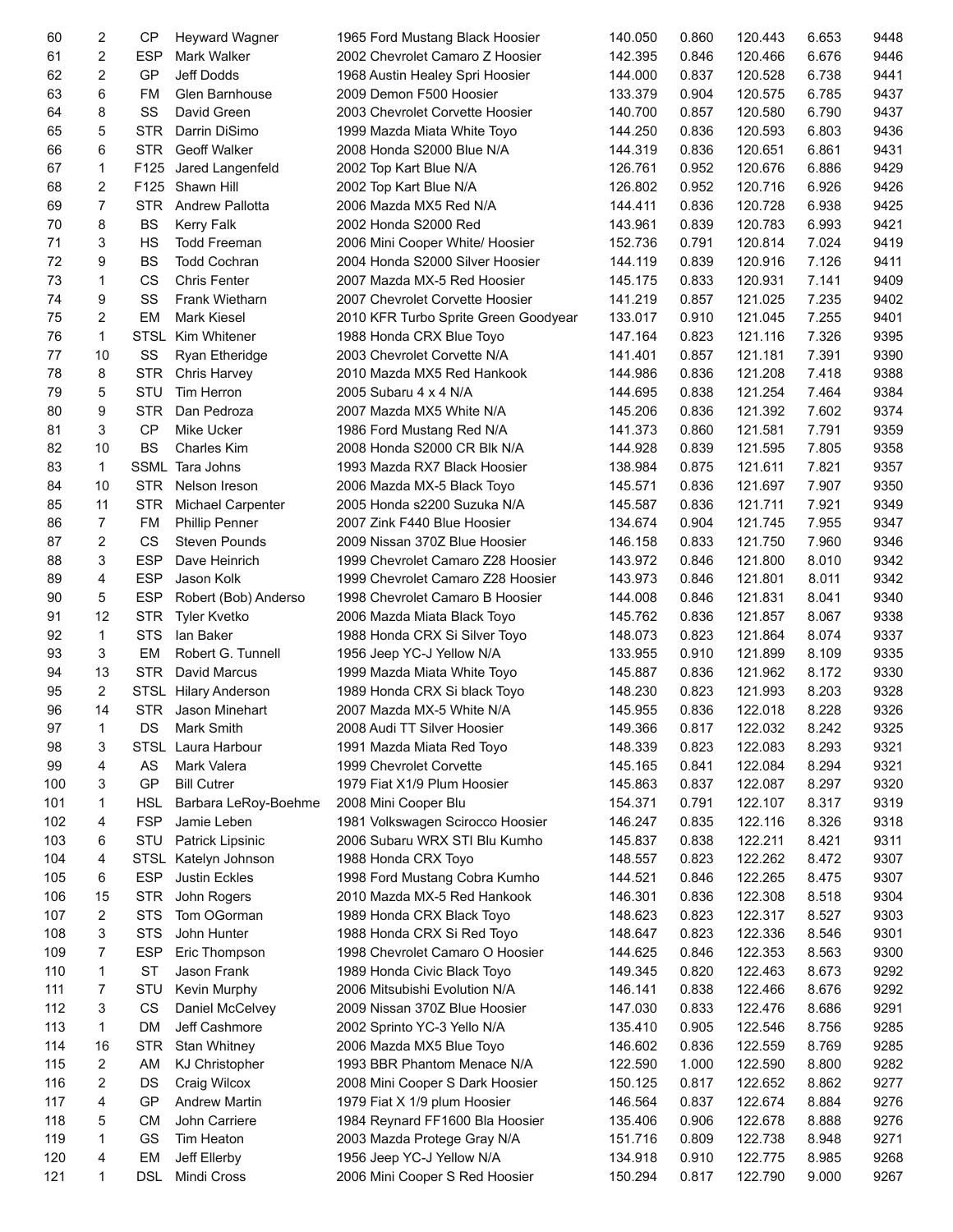| 122 | 2  | <b>ST</b>   | Kinch Reindl                        | 1989 Honda Civic Si Black N/A    | 149.757 | 0.820 | 122.801 | 9.011  | 9266 |
|-----|----|-------------|-------------------------------------|----------------------------------|---------|-------|---------|--------|------|
| 123 | 4  | <b>CP</b>   | <b>Chris Miller</b>                 | 1979 Ford Mustang Turbo N/A      | 142.798 | 0.860 | 122.806 | 9.016  | 9266 |
| 124 | 1  | <b>ASP</b>  | Joe Tharpe                          | 2003 Chevrolet Corvette Hoosier  | 142.536 | 0.862 | 122.866 | 9.076  | 9261 |
| 125 | 4  | <b>STS</b>  | Andrew Hahn                         | 1988 Honda CRX Blue Toyo         | 149.491 | 0.823 | 123.031 | 9.241  | 9249 |
| 126 | 2  | <b>DSL</b>  | <b>Connie Smith</b>                 | 2008 Audi TT Silver Hoosier      | 150.596 | 0.817 | 123.037 | 9.247  | 9248 |
| 127 | 5  |             | STSL Michelle Seelig                | 1989 Honda CRX Yellow Toyo       | 149.502 | 0.823 | 123.040 | 9.250  | 9248 |
| 128 | 1  | <b>FJA</b>  | <b>Rachel Saunders</b>              | 2002 VMT Shark Red/Green N/A     | 142.132 | 0.866 | 123.086 | 9.296  | 9245 |
| 129 | 8  | <b>ESP</b>  | Shawn Alexander                     | 1989 Honda CRX SI Multi Toyo     | 145.540 | 0.846 | 123.127 | 9.337  | 9242 |
| 130 | 5  | <b>FSP</b>  | Brian McNamara                      | 1992 Honda Civic Si Sil Hoosier  | 147.489 | 0.835 | 123.153 | 9.363  | 9240 |
| 131 | 3  | <b>ST</b>   | Patrick Washburn                    | 1989 Honda Civic N/A             | 150.218 | 0.820 | 123.179 | 9.389  | 9238 |
| 132 | 17 | <b>STR</b>  | Dave Roberts                        | 2010 Honda S2000 CR Whi Hankook  | 147.369 | 0.836 | 123.200 | 9.410  | 9236 |
| 133 | 11 | SS          | Jim Harrison                        | 2004 Chevrolet Corvette N/A      | 143.766 | 0.857 | 123.207 | 9.417  | 9236 |
| 134 | 11 | <b>BS</b>   | Jim French                          | 1989 Chevrolet Corvette N/A      | 146.873 | 0.839 | 123.226 | 9.436  | 9234 |
| 135 | 5  | <b>STS</b>  | David Whitener                      | 1988 Honda CRX Blue Toyo         | 149.735 | 0.823 | 123.232 | 9.442  | 9234 |
| 136 | 4  | <b>SSM</b>  | <b>Beth McClure-Strelnieks</b>      | 1993 Mazda Rx7 R1 20BT Hoosier   | 140.849 | 0.875 | 123.243 | 9.453  | 9233 |
| 137 | 12 | SS          | <b>Terry Tabor</b>                  | 2002 Chevrolet Corvette Hoosier  | 143.873 | 0.857 | 123.299 | 9.509  | 9229 |
| 138 | 18 | <b>STR</b>  | Su Brude                            | 2006 Mazda MX-5 Blue Toyo        | 147.537 | 0.836 | 123.341 | 9.551  | 9226 |
| 139 | 6  | <b>STS</b>  | Glen Hernandez                      | 1995 Mazda Miata White Toyo      | 149.899 | 0.823 | 123.367 | 9.577  | 9224 |
| 140 | 8  | STU         | Dan Vehe                            | 2005 Subaru 4x4 N/A              | 147.309 | 0.838 | 123.445 | 9.655  | 9218 |
| 141 | 3  | DS          | Tom Berry                           | 2008 Audi TT Silver Hoosier      | 151.098 | 0.817 | 123.447 | 9.657  | 9218 |
| 142 | 3  | <b>XP</b>   | <b>Katy Nicholls</b>                | 2005 Lotus Elise Orange Hoosier  | 139.188 | 0.887 | 123.460 | 9.670  | 9217 |
| 143 | 4  | <b>ST</b>   | Will Kalman                         | 1991 Honda Civic Fabulo Toyo     | 150.585 | 0.820 | 123.480 | 9.690  | 9215 |
| 144 | 6  | <b>CM</b>   | Robert Qualkinbush                  | 1987 Citation Formula Ford N/A   | 136.323 | 0.906 | 123.509 | 9.719  | 9213 |
| 145 | 1  | <b>FSPL</b> | Tina Williams                       | 1993 Honda Civic Milano Hoosier  | 147.978 | 0.835 | 123.562 | 9.772  | 9209 |
| 146 | 1  | <b>STX</b>  | <b>Andy Hollis</b>                  | 1989 Honda Civc Si Whit Toyo     | 149.976 | 0.824 | 123.580 | 9.790  | 9208 |
| 147 | 5  | EM          | Jeff Christianson                   | 1998 Westfield SEI Blac N/A      | 135.818 | 0.910 | 123.594 | 9.804  | 9207 |
|     | 2  | <b>ASP</b>  |                                     |                                  |         |       |         |        | 9199 |
| 148 | 5  | <b>CP</b>   | Jay Zelazo<br><b>Albert Hermans</b> | 2007 Lotus Exige S Kryp Hoosier  | 143.505 | 0.862 | 123.701 | 9.911  | 9198 |
| 149 |    | <b>STL</b>  | Julie Avard                         | 1997 Ford Mustang Cobra Hoosier  | 143.852 | 0.860 | 123.713 | 9.923  | 9196 |
| 150 | 1  |             |                                     | 1989 Honda Civic Si Bla Toyo     | 150.898 | 0.820 | 123.736 | 9.946  |      |
| 151 | 5  | <b>ST</b>   | David Avard                         | 1989 Honda Civic Si Bla Toyo     | 151.030 | 0.820 | 123.845 | 10.055 | 9188 |
| 152 | 6  | <b>FSP</b>  | <b>Fred White</b>                   | 1993 Honda Civic White/ Hoosier  | 148.381 | 0.835 | 123.898 | 10.108 | 9184 |
| 153 | 19 | <b>STR</b>  | Jay Yost                            | 2001 Chevrolet Corvette N/A      | 148.350 | 0.836 | 124.021 | 10.231 | 9175 |
| 153 | 6  | <b>ST</b>   | Chris Cargill                       | 1991 Honda Civic Si Bla Toyo     | 151.245 | 0.820 | 124.021 | 10.231 | 9175 |
| 155 | 3  | F125        | Dan Cyr                             | 1999 CRG Heron Black N/A         | 130.303 | 0.952 | 124.048 | 10.258 | 9173 |
| 156 | 5  | GP          | Don Salyers                         | 1966 Austin Healy Sprite Hoosier | 148.239 | 0.837 | 124.076 | 10.286 | 9171 |
| 157 | 3  | <b>ASP</b>  | Jason Munchhof                      | 2005 Lotus Elise Orange Hoosier  | 144.055 | 0.862 | 124.175 | 10.385 | 9164 |
| 158 | 4  | <b>ASP</b>  | <b>Alek Tziortzis</b>               | 2002 Chevrolet Corvette Hoosier  | 144.093 | 0.862 | 124.208 | 10.418 | 9161 |
| 159 | 4  | DS          | David de Regt                       | 2011 Subaru WRX Blue Hoosier     | 152.335 | 0.817 | 124.458 | 10.668 | 9143 |
| 160 | 7  | <b>ST</b>   | <b>Wayne Atkins</b>                 | 1991 Honda Civic Si Black Toyo   | 151.896 | 0.820 | 124.555 | 10.765 | 9136 |
| 161 | 5  | <b>ASP</b>  | Ambrose Fung                        | 2007 Lotus ExigeS Krypt Hoosier  | 144.537 | 0.862 | 124.591 | 10.801 | 9133 |
| 162 | 7  | <b>STS</b>  | Dave Montgomery                     | 1988 Honda CRX Si Red Toyo       | 151.403 | 0.823 | 124.605 | 10.815 | 9132 |
| 163 | 2  | <b>HSL</b>  | Linda Duncan                        | 1991 Mini Cooper Blue Hoosier    | 157.548 | 0.791 | 124.620 | 10.830 | 9131 |
| 164 | 7  | <b>FSP</b>  | Scott (Randy) Hickma                | 1981 Volkswagen Scirocco Hoosier | 149.250 | 0.835 | 124.624 | 10.834 | 9131 |
| 165 | 3  | <b>DSL</b>  | Chris Peterson                      | 1997 Acura Integra White Hoosier | 152.734 | 0.817 | 124.784 | 10.994 | 9119 |
| 166 | 20 | <b>STR</b>  | Anton Vayner                        | 2007 Mazda MX-5 Black N/A        | 149.288 | 0.836 | 124.805 | 11.015 | 9117 |
| 167 | 5  | DS          | James Feinberg                      | 1997 Acura Integra Whit Hoosier  | 152.766 | 0.817 | 124.810 | 11.020 | 9117 |
| 168 | 6  | CP          | Bob Ely                             | 1969 Ford Mustang Blue N/A       | 145.208 | 0.860 | 124.879 | 11.089 | 9112 |
| 169 | 8  | <b>STS</b>  | John Vitamvas                       | 1990 Mazda RX-7 Black N/A        | 151.739 | 0.823 | 124.881 | 11.091 | 9112 |
| 170 | 1  | STXL        | Teddie Alexandrova                  | 2003 BMW 330i Black N/A          | 151.596 | 0.824 | 124.915 | 11.125 | 9109 |
| 171 | 6  | <b>ASP</b>  | Mike Johnson                        | 2006 Chevrolet Z06 Yell Hoosier  | 144.960 | 0.862 | 124.956 | 11.166 | 9106 |
| 172 | 21 | <b>STR</b>  | David Crusoe                        | 2004 Honda S2000 Silver N/A      | 149.484 | 0.836 | 124.969 | 11.179 | 9105 |
| 173 | 6  | ES          | Kent Edmondson                      | 1993 Toyota MR 2 Teal Hoosier    | 151.556 | 0.825 | 125.034 | 11.244 | 9101 |
| 174 | 2  | <b>STX</b>  | Craig Mankiewicz                    | 1989 Honda Civic Si For Toyo     | 151.848 | 0.824 | 125.123 | 11.333 | 9094 |
| 175 | 6  | DS          | <b>Matthew Grainger</b>             | 1997 Honda Int White Hoosier     | 153.196 | 0.817 | 125.161 | 11.371 | 9091 |
| 176 | 9  | <b>STS</b>  | Justin Harbour                      | 1991 Mazda Miata Red Toyo        | 152.139 | 0.823 | 125.210 | 11.420 | 9088 |
| 177 | 7  | DS          | David Spratte                       | 1997 Acura ITR White-is          | 153.421 | 0.817 | 125.345 | 11.555 | 9078 |
| 178 | 9  | STU         | <b>Andrew Elias</b>                 | 2006 Subaru WRX STi Blu Kumho    | 149.606 | 0.838 | 125.370 | 11.580 | 9076 |
| 179 | 2  |             | SSML Lorien Feighner                | 2007 Pontiac Solstice G Hoosier  | 143.401 | 0.875 | 125.476 | 11.686 | 9069 |
| 180 | 4  | CS          | <b>Nick Roberts</b>                 | 2007 Mazda MX-5 Blue Hoosier     | 150.696 | 0.833 | 125.530 | 11.740 | 9065 |
| 181 | 8  | DS          | James Wilson                        | 2011 Subaru WRX Blue Hoosier     | 153.693 | 0.817 | 125.567 | 11.777 | 9062 |
| 182 | 7  | CP          | <b>Brian Hoover</b>                 | 1986 Ford Mustang Red N/A        | 146.011 | 0.860 | 125.569 | 11.779 | 9062 |
| 183 | 3  |             | <b>SSML Sue Eckles</b>              | 1994 Mazda Miata White Hoosier   | 143.521 | 0.875 | 125.581 | 11.791 | 9061 |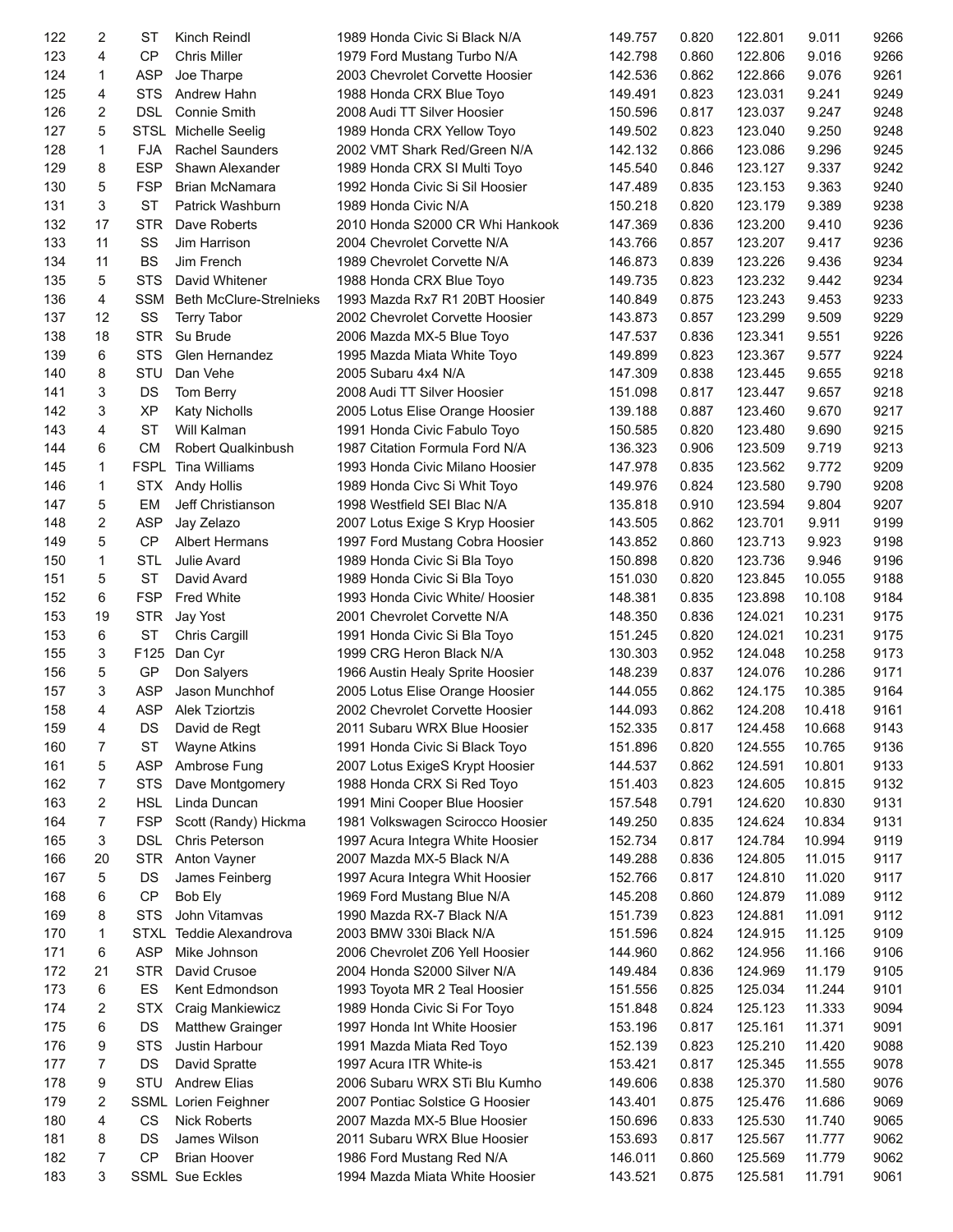| 184 | $\overline{7}$ | ASP        | Ryan Johnson           | 2006 Lotus Elise Red Hoosier                   | 145.689 | 0.862 | 125.584 | 11.794 | 9061 |
|-----|----------------|------------|------------------------|------------------------------------------------|---------|-------|---------|--------|------|
| 185 | 10             | <b>STS</b> | John Mensch            | 1991 Honda CRX Si Red Toyo                     | 152.641 | 0.823 | 125.624 | 11.834 | 9058 |
| 186 | 11             | <b>STS</b> | <b>Robert Seelig</b>   | 1989 Honda CRX Yellow Toyo                     | 152.654 | 0.823 | 125.634 | 11.844 | 9057 |
| 187 | 4              | F125       | <b>Ryan Miles</b>      | 1999 CRG Heron Black N/A                       | 131.987 | 0.952 | 125.652 | 11.862 | 9056 |
| 188 | 8              | FM         | Vernon Maxey           | 2004 Solo Vee LynxB Bla Hoosier                | 139.015 | 0.904 | 125.670 | 11.880 | 9055 |
| 189 | 22             | <b>STR</b> | Kevin Schultz          | 2005 Honda S2000 Blue N/A                      | 150.340 | 0.836 | 125.684 | 11.894 | 9054 |
| 190 | $\overline{2}$ | <b>FJA</b> | Kevin Teague           | 2002 Renspeed Kart Silv N/A                    | 145.155 | 0.866 | 125.704 | 11.914 | 9052 |
| 191 | 1              | EML        | Patty Tunnell          | 1956 Jeep YC-J Yellow Hoosier                  | 138.139 | 0.910 | 125.706 | 11.916 | 9052 |
| 192 | 8              | ST         | Michael Waich          | 1989 Honda Civic Si Whi N/A                    | 153.308 | 0.820 | 125.713 | 11.923 | 9052 |
| 193 | 1              | <b>CSP</b> | Matt McCabe            | 1994 Mazda Miata White Hoosier                 | 146.617 | 0.858 | 125.797 | 12.007 | 9046 |
| 194 | 3              | <b>STX</b> | <b>Neal Tovsen</b>     | 1993 BMW 325is Green N/A                       | 152.776 | 0.824 | 125.887 | 12.097 | 9039 |
| 195 | 1              | FS         | Robert Gosda           | 2007 Ford Mustang GT BI Hoosier                | 152.309 | 0.827 | 125.960 | 12.170 | 9034 |
| 196 | 5              | CS         | Salvatore DiPompo      | 2009 Nissan 370Z Yellow Hoosier                | 151.214 | 0.833 | 125.961 | 12.171 | 9034 |
| 197 | 9              | DS         | David Webb             | 2006 Mini Cooper S Red Hoosier                 | 154.191 | 0.817 | 125.974 | 12.184 | 9033 |
| 198 | 6              | CS         | Mike Bronson           | 2005 Mazda RX-8 Velocit Hoosier                | 151.231 | 0.833 | 125.975 | 12.185 | 9033 |
| 199 | 23             | <b>STR</b> | Ruben Manrique         | 2007 Mazda MX-5 Black N/A                      | 150.700 | 0.836 | 125.985 | 12.195 | 9032 |
| 200 | 9              | <b>ST</b>  | David Rock             | 2001 Toyota Celica Blac N/A                    | 153.734 | 0.820 | 126.062 | 12.272 | 9027 |
| 201 | 4              | <b>STX</b> | Chris Conant           | 1988 BMW M3 Redish N/A                         | 153.093 | 0.824 | 126.149 | 12.359 | 9020 |
| 202 | 24             | <b>STR</b> | Johnny Rose            | 2002 Honda S2000 Blue N/A                      | 150.999 | 0.836 | 126.235 | 12.445 | 9014 |
| 203 | $\overline{2}$ | FS         | Jason Huepenbecker     | 2007 Ford Shelby GT Whi Hoosier                | 152.658 | 0.827 | 126.248 | 12.458 | 9013 |
|     | 12             | <b>STS</b> |                        |                                                |         |       |         |        | 9013 |
| 204 |                |            | Neal Bellamy           | 1992 Mazda Miata White Toyo                    | 153.401 | 0.823 | 126.249 | 12.459 |      |
| 205 | $\overline{4}$ | DSL        | Gwen Baake             | 1997 Acura Integra whit Hoosier                | 154.675 | 0.817 | 126.369 | 12.579 | 9005 |
| 206 | 12             | <b>BS</b>  | <b>Matthew Cox</b>     | 2008 Pontiac Solstice G Hoosier                | 150.799 | 0.839 | 126.520 | 12.730 | 8994 |
| 207 | 13             | <b>STS</b> | <b>Andrew Canak</b>    | 1991 Mazda Miata Toyo                          | 153.775 | 0.823 | 126.557 | 12.767 | 8991 |
| 208 | 5              | <b>STX</b> | Mark Sipe              | 2005 Mazda RX-8 White Toyo                     | 153.592 | 0.824 | 126.560 | 12.770 | 8991 |
| 209 | 8              | CP         | John Williams          | 1989 Ford Mustang Red N/A                      | 147.180 | 0.860 | 126.575 | 12.785 | 8990 |
| 210 | 14             | <b>STS</b> | Larry Bereuter         | 1991 Honda CRX Si Red Toyo                     | 153.843 | 0.823 | 126.613 | 12.823 | 8987 |
| 211 | 10             | STU        | Shane Kurowski         | 1998 BMW M3 Silver N/A                         | 151.109 | 0.838 | 126.629 | 12.839 | 8986 |
| 212 | 10             | <b>ST</b>  | Chris DeLay            | 1989 Honda Civic Si Red Hankook                | 154.467 | 0.820 | 126.663 | 12.873 | 8984 |
| 213 | $\mathbf{1}$   |            | STUL Christy Vehe      | 2005 Subaru 4x4 N/A                            | 151.186 | 0.838 | 126.694 | 12.904 | 8981 |
| 214 | 25             | <b>STR</b> | Joe Blaha              | 2006 Mazda MX5 Red N/A                         | 151.576 | 0.836 | 126.718 | 12.928 | 8980 |
| 215 | 3              | FS         | Kevin Youngers         | 2007 Ford Mustang Shelb Hoosier                | 153.267 | 0.827 | 126.752 | 12.962 | 8977 |
| 215 | 6              |            | STSL Candace Gerber    | 1988 Honda CRX Red Toyo                        | 154.012 | 0.823 | 126.752 | 12.962 | 8977 |
| 217 | $\overline{7}$ | ES         | Dan Wheeler            | 1993 Toyota MR2 Teal Hoosier                   | 153.650 | 0.825 | 126.761 | 12.971 | 8977 |
| 218 | 10             | DS         | Carl Kirkegaard        | 2004 BMW 330i Gray N/A                         | 155.253 | 0.817 | 126.842 | 13.052 | 8971 |
| 218 | 8              | <b>ASP</b> | Mark Jorgensen         | 2008 Dodge Viper Black/ Kumho                  | 147.149 | 0.862 | 126.842 | 13.052 | 8971 |
| 220 | 2              | <b>CSP</b> | <b>Bill Schenker</b>   | 1999 Mazda 10AE Miata B Hoosier                | 147.868 | 0.858 | 126.871 | 13.081 | 8969 |
| 221 | 6              |            | STX Shane Donahue      | 2004 Subaru Impreza WRX N/A                    | 154.089 | 0.824 | 126.969 | 13.179 | 8962 |
| 222 | 15             | STS        | Jon Simmons            | 1988 Honda CRX Si Red Toyo                     | 154.346 | 0.823 | 127.027 | 13.237 | 8958 |
| 223 | 9              | <b>ASP</b> | David Lehman           | 2010 Porsche GT3 Speed Hoosier                 | 147.375 | 0.862 | 127.037 | 13.247 | 8957 |
| 224 | 7              | <b>STX</b> | Matt Murphy            | 2003 BMW 330i ZHP Black N/A                    | 154.264 | 0.824 | 127.114 | 13.324 | 8952 |
| 225 | 7              | CS         | Learic Cramer          | 2009 Nissan 370Z Yellow Hoosier                | 152.628 | 0.833 | 127.139 | 13.349 | 8950 |
| 226 | 4              | FS         | Donald Knop            | 2007 Ford Shelby GT Bla Hoosier                | 153.745 | 0.827 | 127.147 | 13.357 | 8949 |
| 227 | 4              | <b>XP</b>  | <b>Robert Chrismas</b> | 1989 Honda Civic Hoosier                       | 143.418 | 0.887 | 127.212 | 13.422 | 8945 |
| 228 | 11             | DS         | Jan Gerber             | 2011 Mazda Mazdaspeed 3 N/A                    | 155.726 | 0.817 | 127.228 | 13.438 | 8944 |
| 229 | 8              | ES         | Stephen Ducharme       | 1993 Mazda Miata Red N/A                       | 154.244 | 0.825 | 127.251 | 13.461 | 8942 |
| 230 | 3              | <b>CSP</b> | John Becker            | 1994 Mazda Miata White Hoosier                 | 148.324 | 0.858 | 127.262 | 13.472 | 8941 |
| 231 | 8              | CS         | Rodney Giebel          | 2007 Mazda MX-5 MS-R Tr Hoosier                | 152.830 | 0.833 | 127.307 | 13.517 | 8938 |
| 232 | 2              | DM         | Peter Raymond          | 1963 Lotus Super 7 Yell N/A                    | 140.843 | 0.905 | 127.463 | 13.673 | 8927 |
| 233 | $\mathbf{1}$   | <b>BSP</b> | Andy Hohl              | 2007 Saturn Sky Redline N/A                    | 148.623 | 0.859 | 127.667 | 13.877 | 8913 |
| 234 | 13             | SS         | Malcolm Lawson         | 2005 Lotus elise Red Hoosier                   | 149.076 | 0.857 | 127.758 | 13.968 | 8907 |
| 235 | 1              | <b>FJB</b> | Zak Kiesel             | 2010 Nelson Special BI N/A                     | 154.809 | 0.826 | 127.872 | 14.082 | 8899 |
| 236 | 6              | GP         | Allie Rader            | 1964 Austin Sprite Red Hoosier                 | 152.797 | 0.837 | 127.891 | 14.101 | 8897 |
| 237 | 8              | <b>STX</b> | Preston Jordan         |                                                | 155.213 | 0.824 | 127.896 | 14.106 | 8897 |
| 238 | 14             | SS         | Don Leckey             | 2003 BMW N/A<br>2007 Lotus Elise Laser Hoosier |         | 0.857 | 127.907 | 14.117 | 8896 |
|     |                | GP         |                        |                                                | 149.250 |       |         |        |      |
| 239 | 7              |            | <b>Rick Dodds</b>      | 1968 Austin Healey Sprite                      | 152.837 | 0.837 | 127.925 | 14.135 | 8895 |
| 240 | 9              | CS         | Tim Reinhardt          | 2009 Mazda RX8 Black Hoosier                   | 153.623 | 0.833 | 127.968 | 14.178 | 8892 |
| 241 | 11             | STU        | <b>Brett Kurowski</b>  | 1998 BMW M3 Silver N/A                         | 152.730 | 0.838 | 127.988 | 14.198 | 8891 |
| 242 | 6              | EM         | Dave Whitworth         | 2004 Ford Mustang Cobra Hoosier                | 140.694 | 0.910 | 128.032 | 14.242 | 8888 |
| 243 | 9              | CP         | <b>Art Martinez</b>    | 1982 Pontiac MSE TA Whi Hoosier                | 149.179 | 0.860 | 128.294 | 14.504 | 8869 |
| 244 | 2              | <b>STL</b> | Jocelin Huang          | 1989 Honda Civic White/ N/A                    | 156.527 | 0.820 | 128.352 | 14.562 | 8865 |
| 244 | 11             | ST         | <b>Steve Ekstrand</b>  | 1991 Honda Civic Si Tea Toyo                   | 156.527 | 0.820 | 128.352 | 14.562 | 8865 |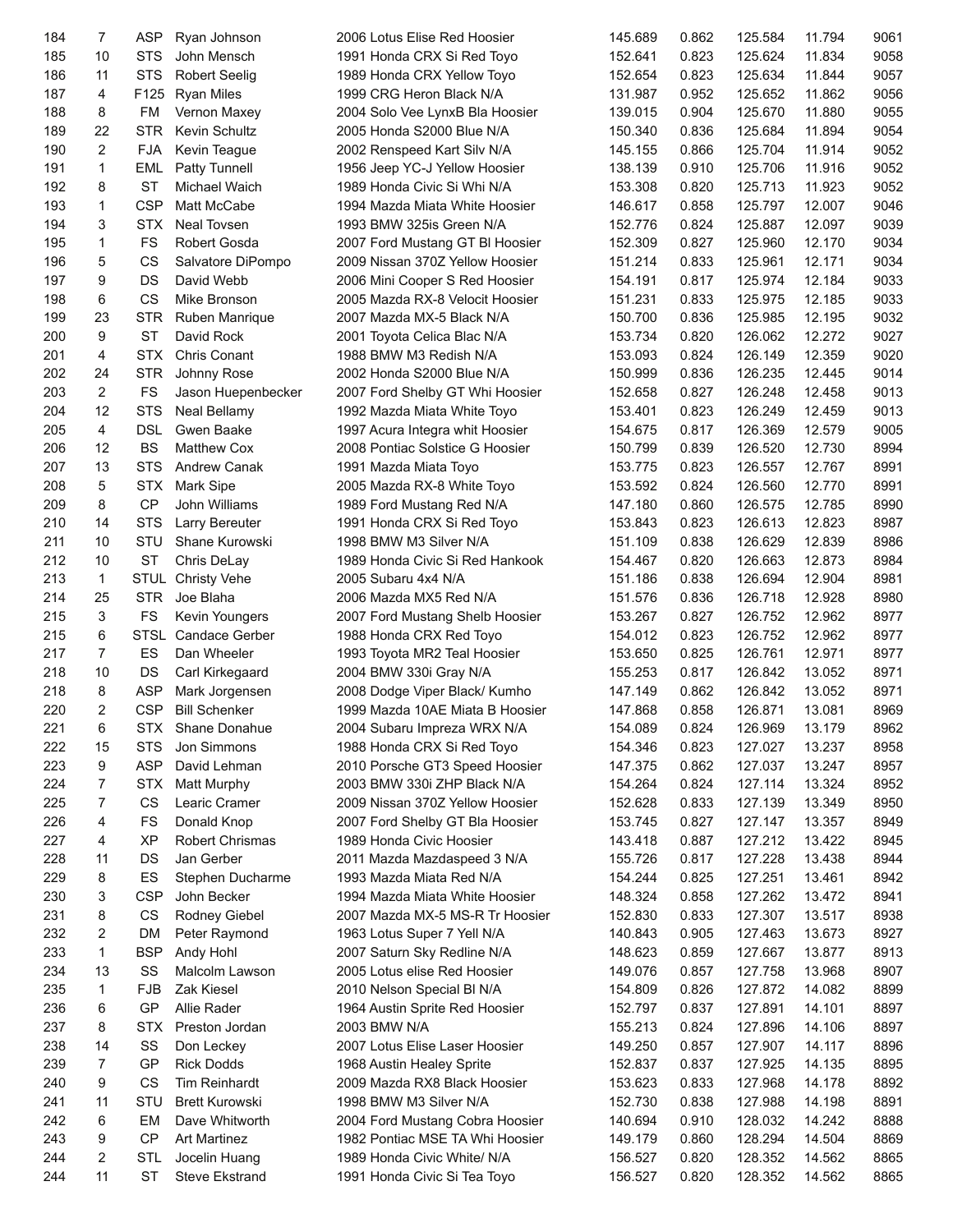| 246 | 16             | STS         | Mike Holzinger                       | 1990 Mazda Miata White Toyo     | 156.102 | 0.823 | 128.472 | 14.682 | 8857 |
|-----|----------------|-------------|--------------------------------------|---------------------------------|---------|-------|---------|--------|------|
| 247 | 5              | AS          | Dave Pape                            | 2000 Chevrolet Corvette N/A     | 152.890 | 0.841 | 128.580 | 14.790 | 8850 |
| 248 | 2              | <b>BSP</b>  | Jeremy Foley                         | 2006 Mitsubishi Evo 9 S Hoosier | 149.699 | 0.859 | 128.591 | 14.801 | 8849 |
| 249 | 9              | <b>STX</b>  | Douglas Hitchcock                    | 1989 BMW 325i Zinnoberr         | 156.099 | 0.824 | 128.626 | 14.836 | 8847 |
| 250 | $\mathbf{1}$   | <b>SSL</b>  | Donna Marx                           | 2002 Chevrolet Corvette Hoosier | 150.163 | 0.857 | 128.690 | 14.900 | 8842 |
| 251 | 10             | CS          | <b>Steve Roberts</b>                 | 2007 Mazda MX 5 Blue Hoosier    | 154.926 | 0.833 | 129.053 | 15.263 | 8817 |
| 252 | 17             | <b>STS</b>  | <b>Bob Neff</b>                      | 1992 Mazda Miata White Toyo     | 156.843 | 0.823 | 129.082 | 15.292 | 8815 |
| 253 | 10             | <b>STX</b>  | Christopher Ledbette                 | 1997 BMW 328iS White N/A        | 156.727 | 0.824 | 129.143 | 15.353 | 8811 |
| 254 | 5              | <b>DSL</b>  | Ann LaRandeau                        | 2008 Chevrolet Cobalt S Hoosier | 158.642 | 0.817 | 129.611 | 15.821 | 8779 |
| 255 | 1              | <b>SM</b>   | <b>Tyler Faucett</b>                 | 1996 BMW 328i Green Hoosier     | 149.209 | 0.869 | 129.663 | 15.873 | 8776 |
| 256 | $\mathbf{1}$   |             | F125L Neva Hoover                    | 2008 AMV Kart N/A               | 136.205 | 0.952 | 129.667 | 15.877 | 8776 |
| 257 | 10             | СP          | <b>Tracy Sandberg</b>                | 2000 Ford Mustang Red, N/A      | 150.912 | 0.860 | 129.784 | 15.994 | 8768 |
| 258 | 3              | <b>BSP</b>  | Alex Jones                           | 2007 Pontiac Solstice G N/A     | 151.091 | 0.859 | 129.787 | 15.997 | 8767 |
| 259 | 9              | ES          | <b>Michael White</b>                 | 1994 Mazda Miata White N/A      | 157.556 | 0.825 | 129.984 | 16.194 | 8754 |
| 260 | 4              | <b>CSP</b>  | David Feighner                       | 1996 Mazda Miata Red Hoosier    | 151.550 | 0.858 | 130.030 | 16.240 | 8751 |
| 261 | 4              | <b>BSP</b>  | <b>Timothy Moyer</b>                 | 2007 Pontiac Solstice G Hoosier | 151.481 | 0.859 | 130.122 | 16.332 | 8745 |
| 262 | $\mathbf{1}$   | <b>CSL</b>  | Sabrina Lenz                         | 2006 Pontiac Solstice G Hoosier | 156.298 | 0.833 | 130.196 | 16.406 | 8740 |
| 263 | 12             | <b>DS</b>   | John LaRandeau                       | 2008 Chevrolet Cobalt S N/A     | 159.448 | 0.817 | 130.269 | 16.479 | 8735 |
|     | $\overline{7}$ | EM          |                                      | 1990 Mazda Miata Blue Hoosier   |         |       |         |        |      |
| 264 |                |             | Doug Turner<br><b>Brian Buchanan</b> |                                 | 143.261 | 0.910 | 130.368 | 16.578 | 8728 |
| 265 | 11             | <b>STX</b>  |                                      | 1997 BMW 328is White N/A        | 158.244 | 0.824 | 130.393 | 16.603 | 8727 |
| 266 | 5              | <b>CSP</b>  | <b>Chris Robbins</b>                 | 2006 Mazda MX-5 White N/A       | 152.059 | 0.858 | 130.467 | 16.677 | 8722 |
| 267 | 26             | <b>STR</b>  | Kevin Sheipline                      | 2002 Honda S2000 Blue N/A       | 156.089 | 0.836 | 130.490 | 16.700 | 8720 |
| 268 | 2              |             | STUL Christy Carlson                 | 2006 Mitsubishi EVO lue Dunlop  | 155.782 | 0.838 | 130.545 | 16.755 | 8717 |
| 269 | 3              | DM          | Denise Cashmore                      | 2002 Sprinto YC-3 Yellow N/A    | 144.343 | 0.905 | 130.630 | 16.840 | 8711 |
| 270 | $\mathbf{1}$   | CPL         | <b>Tracy Lewis</b>                   | 1965 Ford Mustang Black Hoosier | 152.096 | 0.860 | 130.803 | 17.013 | 8699 |
| 271 | 12             | <b>ST</b>   | <b>Richard Schumacher</b>            | 1999 Subary Impreza Silver N/A  | 159.552 | 0.820 | 130.833 | 17.043 | 8697 |
| 272 | 6              | <b>CSP</b>  | Jason McCall                         | 2006 Mazda MX-5 White N/A       | 152.592 | 0.858 | 130.924 | 17.134 | 8691 |
| 273 | 2              | <b>SM</b>   | Mike Forsythe                        | 1995 Honda Civic Red Hoosier    | 150.885 | 0.869 | 131.119 | 17.329 | 8678 |
| 274 | 5              | <b>BSP</b>  | Bob Buxbaum                          | 2007 Saturn Sky Redline N/A     | 152.659 | 0.859 | 131.134 | 17.344 | 8677 |
| 275 | $\overline{7}$ | <b>CSP</b>  | Raleigh Boreen                       | 1996 Mazda Miata Red Hoosier    | 152.876 | 0.858 | 131.168 | 17.378 | 8675 |
| 276 | 13             | <b>ST</b>   | <b>Brian Harmer</b>                  | 2005 Toyota Corolla S B N/A     | 160.197 | 0.820 | 131.362 | 17.572 | 8662 |
| 277 | $\mathbf{1}$   | <b>ASL</b>  | Meredith Brown                       | 2000 Chevrolet Corvette Hoosier | 156.282 | 0.841 | 131.433 | 17.643 | 8658 |
| 278 | 2              | SSL         | <b>Heather Burns</b>                 | 2010 Chevrolet Corvette Hoosier | 153.440 | 0.857 | 131.498 | 17.708 | 8653 |
| 279 | 12             | <b>STX</b>  | Katie Lacey                          | 1993 BMW 325is Green N/A        | 159.625 | 0.824 | 131.531 | 17.741 | 8651 |
| 280 | 4              |             | SSML Velma Boreen                    | 1996 Mazda Miata Red Hoosier    | 150.430 | 0.875 | 131.626 | 17.836 | 8645 |
| 281 | 4              | DM          | Bryan Packingham                     | 2008 Sprinto GC1 green N/A      | 145.446 | 0.905 | 131.629 | 17.839 | 8645 |
| 282 | 12             | STU         | David Cosseboom                      | 2008 BMW 135i Blue N/A          | 157.089 | 0.838 | 131.641 | 17.851 | 8644 |
| 283 | 13             |             | STX Charles Wilson                   | 1990 BMW M3 White N/A           | 160.199 | 0.824 | 132.004 | 18.214 | 8620 |
| 284 | 3              | SΜ          | <b>Mike Faucett</b>                  | 1996 BMW 328i Green Hoosier     | 152.034 | 0.869 | 132.118 | 18.328 | 8613 |
| 285 | 14             | ST          | Doug Gill                            | 1997 Honda Civic EX red N/A     | 161.230 | 0.820 | 132.209 | 18.419 | 8607 |
| 286 | 3              | <b>STUL</b> | Paula Diehl                          | 2006 Mitsubishi Evolution N/A   | 157.988 | 0.838 | 132.394 | 18.604 | 8595 |
| 287 | 9              | FM          | Lynn Wilson                          | 1969 Beach 4c Blue N/A          | 146.491 | 0.904 | 132.428 | 18.638 | 8593 |
| 288 | 6              | <b>BSP</b>  | David Price                          | 2005 Porsche Boxster S N/A      | 154.267 | 0.859 | 132.515 | 18.725 | 8587 |
| 289 | 2              | EML         | Elizabeth Whitworth                  | 2004 Ford Mustang Cobra Hoosier | 145.706 | 0.910 | 132.592 | 18.802 | 8582 |
| 290 | 3              | <b>SSL</b>  | Carla Russo                          | 2002 Chevrolet Corvette Hoosier | 155.358 | 0.857 | 133.142 | 19.352 | 8547 |
| 291 | 3              | <b>FJA</b>  | Jeremy Ellerby                       | 2003 Birel Go Kart Blac N/A     | 153.812 | 0.866 | 133.201 | 19.411 | 8543 |
| 292 | 15             | ST          | Grady Wood Jr.                       | 1986 Honda Civic Red, Wh N/A    | 162.610 | 0.820 | 133.340 | 19.550 | 8534 |
| 293 | 2              | <b>STXL</b> | Sherrie Ledbetter                    | 1997 BMW 328iS White N/A        | 162.084 | 0.824 | 133.557 | 19.767 | 8520 |
| 294 | 7              | <b>BSP</b>  | Jon Wagner                           | 2006 Mitsubishi Evoluti N/A     | 155.597 | 0.859 | 133.658 | 19.868 | 8514 |
| 295 | 8              | <b>CSP</b>  | John Kvetko                          | 2006 Mazda MX-5 Black Toyo      | 156.173 | 0.858 | 133.996 | 20.206 | 8492 |
| 296 | 11             | CS          | Robert Lenz                          | 2006 Pontiac Solstice S N/A     | 160.990 | 0.833 | 134.105 | 20.315 | 8485 |
|     | 11             | <b>CP</b>   | <b>Travis Barker</b>                 |                                 |         |       |         |        |      |
| 297 |                |             |                                      | 1995 Ford Mustang Cobra N/A     | 156.056 | 0.860 | 134.208 | 20.418 | 8479 |
| 298 | 4              | <b>SM</b>   | Shawn Larson                         | 1995 Honda Civic SI red Hoosier | 154.578 | 0.869 | 134.328 | 20.538 | 8471 |
| 299 | 4              | SSL         | <b>Holly Schwedler</b>               | 2002 Chevrolet Corvette Hoosier | 156.962 | 0.857 | 134.516 | 20.726 | 8459 |
| 300 | 12             | CS          | <b>Fred Schaffert</b>                | 2001 Mazda Miata Silver N/A     | 162.555 | 0.833 | 135.408 | 21.618 | 8403 |
| 301 | 4              | <b>FJA</b>  | Ben Raglin                           | 2007 CRG Kart Black N/A         | 156.465 | 0.866 | 135.499 | 21.709 | 8398 |
| 302 | 5              | <b>SSM</b>  | David Lapello                        | 2007 Pontiac Solstice g N/A     | 154.902 | 0.875 | 135.539 | 21.749 | 8395 |
| 303 | 13             | CS          | David Fink                           | 2001 Mazda Miata Silve N/A      | 162.839 | 0.833 | 135.645 | 21.855 | 8389 |
| 304 | 16             | ST          | John Alex Reinkordt                  | 1999 Subaru Impreza L S Dunlop  | 166.169 | 0.820 | 136.259 | 22.469 | 8351 |
| 305 | 3              | STL         | Lori Gill                            | 1997 Honda Civic EX red N/A     | 166.516 | 0.820 | 136.543 | 22.753 | 8334 |
| 306 | 14             |             | STX Ann M Conant                     | 1988 BMW ///M3 Redish N/A       | 165.758 | 0.824 | 136.585 | 22.795 | 8331 |
| 307 | 15             |             | STX Sonja Hitchcock                  | 1989 BMW 325i red N/A           | 165.826 | 0.824 | 136.641 | 22.851 | 8328 |